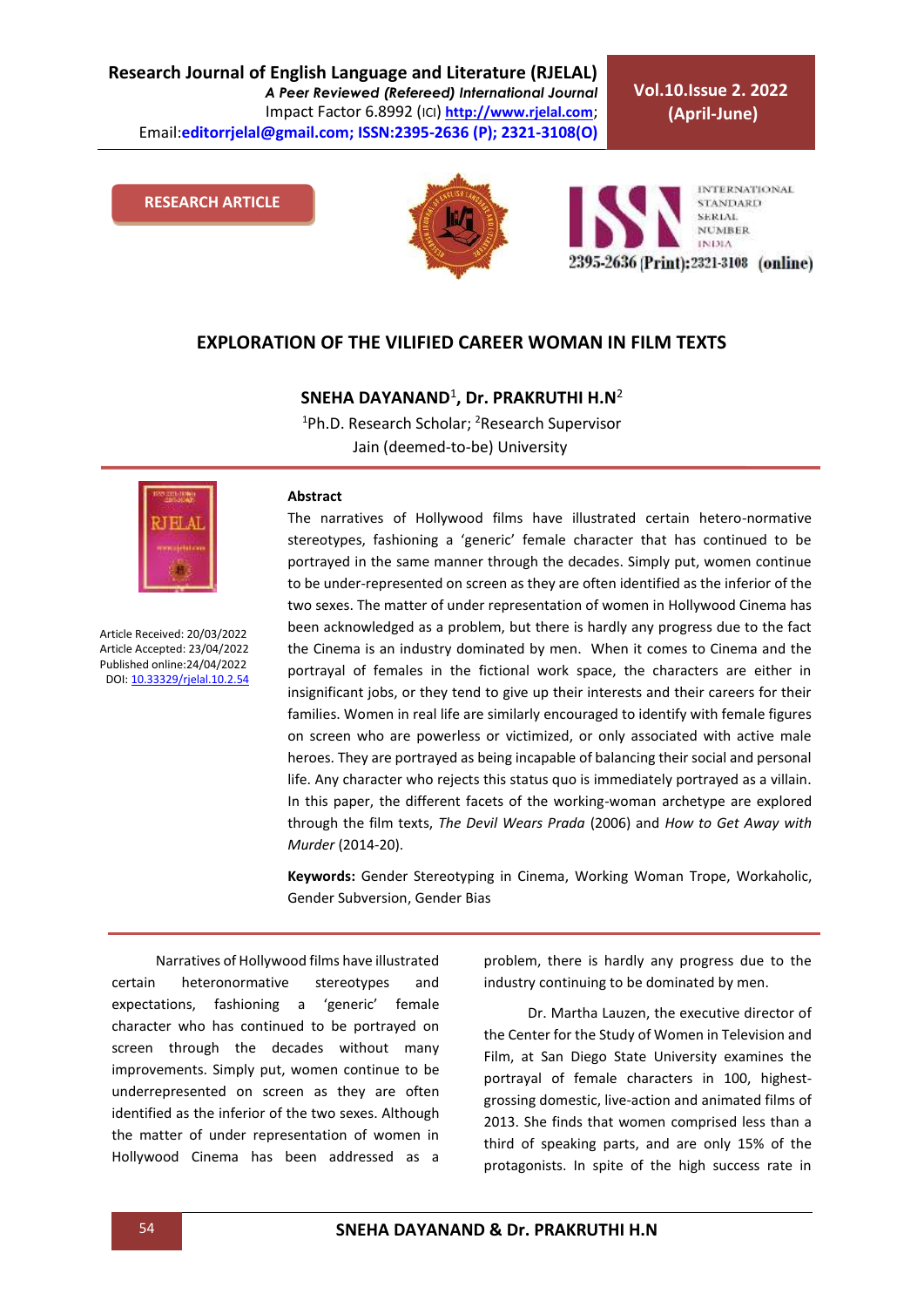*A Peer Reviewed (Refereed) International Journal* Impact Factor 6.8992 (ICI) **[http://www.rjelal.com](http://www.rjelal.com/)**;

female-led films in recent years, female characters are two times more likely than males, to be identified only by a *life-related* role rather than a *work-related* role. She also states in her study that women tend to be consistently younger than their male characters. This brings to light the lack of females portrayed as formal leaders.

**Research Journal of English Language and Literature (RJELAL)**

Email:**editorrjelal@gmail.com; ISSN:2395-2636 (P); 2321-3108(O)** 

Women's cinematic narratives are dependent on other characters in the film text, they are shown as being overly-emotional, and are almost always confined to low-status jobs when compared to enterprising and ambitious male characters. Therefore, gender development in real life, becomes a fundamental issue because some of the most important aspects of people's lives, such as the talents they cultivate, the conceptions they hold of themselves, the socio structural opportunities and constraints they encounter, and the social life and occupational paths they pursue are heavily prescribed by societal gender-typing. The narratives in commercial films promote heteronormativity by showing the female characters centered in themes of self-sacrifice trying to fulfill their maternal roles, or trying to be worthy of the men in their lives. Almost always, female characters on screen give up their interests and their careers, and women in real life are similarly encouraged to identify with the female figures on screen who are powerless or victimized, or only associated with active male heroes. They are portrayed as being incapable of balancing their social and personal life.

Work life balance is essentially the balance between an individual's personal life and professional life. A healthy work-life balance has a great significance for working women especially in the current context wherein, they are confronted by several challenges in their domestic and professional lives. The demands of the work environment have exerted immense pressure on women as they need to cope with two full time jobs – one at the office and the other in their homes. Women often end up bringing their work home, in order to stay in the good books of their supervisors. While women are expected to be understanding and compromising towards their husbands who are highly competitive and work orientedented, working women themselves are never given any lenience or shown understanding if they are career driven. They are first and foremost expected to focus on their family, and then everything else. Hence the term 'Career Woman' itself has a negative connotation to it. It seems to describe a woman who has put aside her family to fulfill her professional aspirations. On the other hand, 'Career Man' is something unheard of, because men are 'expected' to be masculine, career driven and the breadwinners of the family, which in itself is toxic.

This paper in an exploration of the different representations of the working-woman archetype in Cinema and Television series. Through previous research findings, it has come to light that, working women do experience difficulty when it comes to balancing work and family life. This is due to enormous work pressure, barely any time for selfcare and the pressure to fulfill others' expectations of them as women. But this shouldn't be held against them. Majority of the companies expect their employees to put in longer hours, which ends up with the job spilling over into their personal time. The consequence of which results in stress and anxiety, conflicts at home, and early job burnout. Women often end up feeling bitter and resentful due to lack of support from their spouse, and how unfairly the society looks at her own aspirations.

If we consider career-oriented men, they are no doubt equally stressed at work, but the difference is that men are still not expected by the society to contribute their time or energy towards domestic chores and child care. These gendered roles are reinforced time and again by the visual media, and if there are characters who exercise agency on screen and try to carve out a niche for themselves in the professional world, they are vilified and held up as a symbol of warning for other women; because these women represent what the patriarchal society refuses to accept- a financially independent, free thinking woman, who doesn't find bliss *solely* in her domestic role as a wife and mother.

As a consumer of visual media, one needs to realise and question the lack of diverse representation of women in movies. Jessica Chastain, actress and jury member at the Cannes Film Festival 2017, expressed her concern that even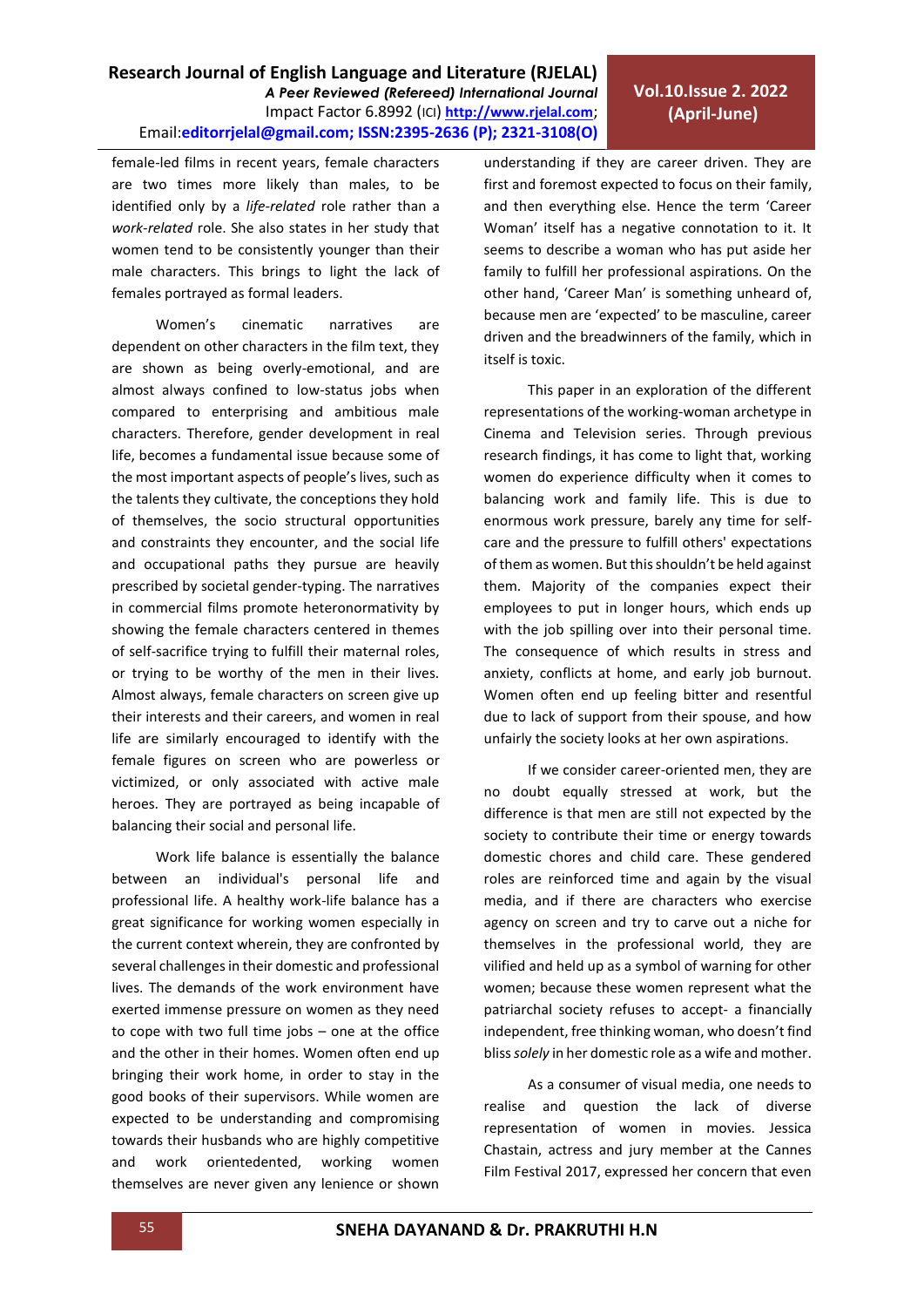female storytellers are continuing to put forth content that represents women as shallow and superficial beings, who have no intellectual identity of their own, and whose sole purpose as characters is to aid the development of the male protagonist. This is apparent in commercial films and television shows of all languages.

One of the noted cinematic personas of midtwentieth century was the 'independent woman', who was on the threshold of empowerment. Second-wave feminism influenced Cinema, and the on-screen working woman was *less likely* to succumb to social expectations with regards to romance, and was quite aware of her status within the male-dominated society. In the following decades, the feminine heroine was overshadowed by the butch, gun-wielding woman. She was given all masculine traits, just to show her empowerment. Instead of depicting women as either completely feminine or masculine, diverse profiles of these characters need to be portrayed, while trying not to diminish their capabilities, just to adhere to their gender specific roles.

### *"My mother told me to be a lady. And for her, that meant be your own person, be independent,"*

### *(*Ruth Bader Ginsburg*, RBG 2018)*

The sitcoms and movies of the late 20th century revolved around men and women in their workspace. Their general attitude towards work was of begrudging acceptance. They did not find work enjoyable, but rather tedious and boring. The best examples of this can be seen on the Television shows *Seinfeld* and *Friends*. After this came the portrayal of the Capitalist work culture. This modern on-screen culture showed the employers expecting their workforce to spend as much time as possible at the office. Instead of offering higher salaries for working over-time, the companies offered small perks. This is a factual representation of many real-life incidents. According to Glassdoor's Employment Confidence Survey, conducted in the year 2015 nearly 60% of the employees reported that benefits and perks are a major factor in considering whether to accept a job offer. Nearly 80% of the employees preferred additional benefits over a pay raise.

This phenomenon is portrayed in the movie *The Devil Wears Prada.* Emily Charleton, the workaholic secretary to a tyrannical boss Miranda Priestly, finds joy in the small perks she gets at work, like designer clothes and travel opportunities. In spite of Miranda being emotionally abusive, and having questionable work ethics, Emily worships her. To the viewers, nothing else about her job seems remotely gratifying. She is so stressed and miserable that she goes to the extent of brainwashing herself into believing that she loves her job. Both of these women find this "all work and no play" lifestyle to be immensely glamorous.

#### *"A million girls would kill for this job"*

#### (Emily Charleton, *The Devil Wears Prada* 2006)

The question now is, whether it is possible in this day and age to survive the rat race of work-life with a sense-of-self intact? In order to understand this, one needs to look into the history of women in the workforce. The Second World War was when women actively took up men's jobs back home, while the men were in combat. But after their return, women refused to go back to their domestic duties as they enjoyed their new "working-woman" status and obstinately continued to strive outside in order to contribute to their family's standard of living. Despite their efforts both at home and at work, their income continued to be embarrassingly lower than that of their male colleagues. Due to this double standard, women have had to work twice as hard as their male counterparts, just to be taken seriously by their superiors.

In films and television shows, some traits of the employed women are seen as a beacon of hope, while others are just plain misogynistic portrayals. These women are broadly categorised into three prominent types of the 'Working-Woman trope'.

The first are movies with the 'Newling Working-Woman'. These movies revolve around a young woman who has just joined the male dominated workforce, and merely holding on to her job is a victory. Most female viewers can associate themselves with this working woman, whose arc begins at the nascent stage of her career. This character tries to show that a working woman is an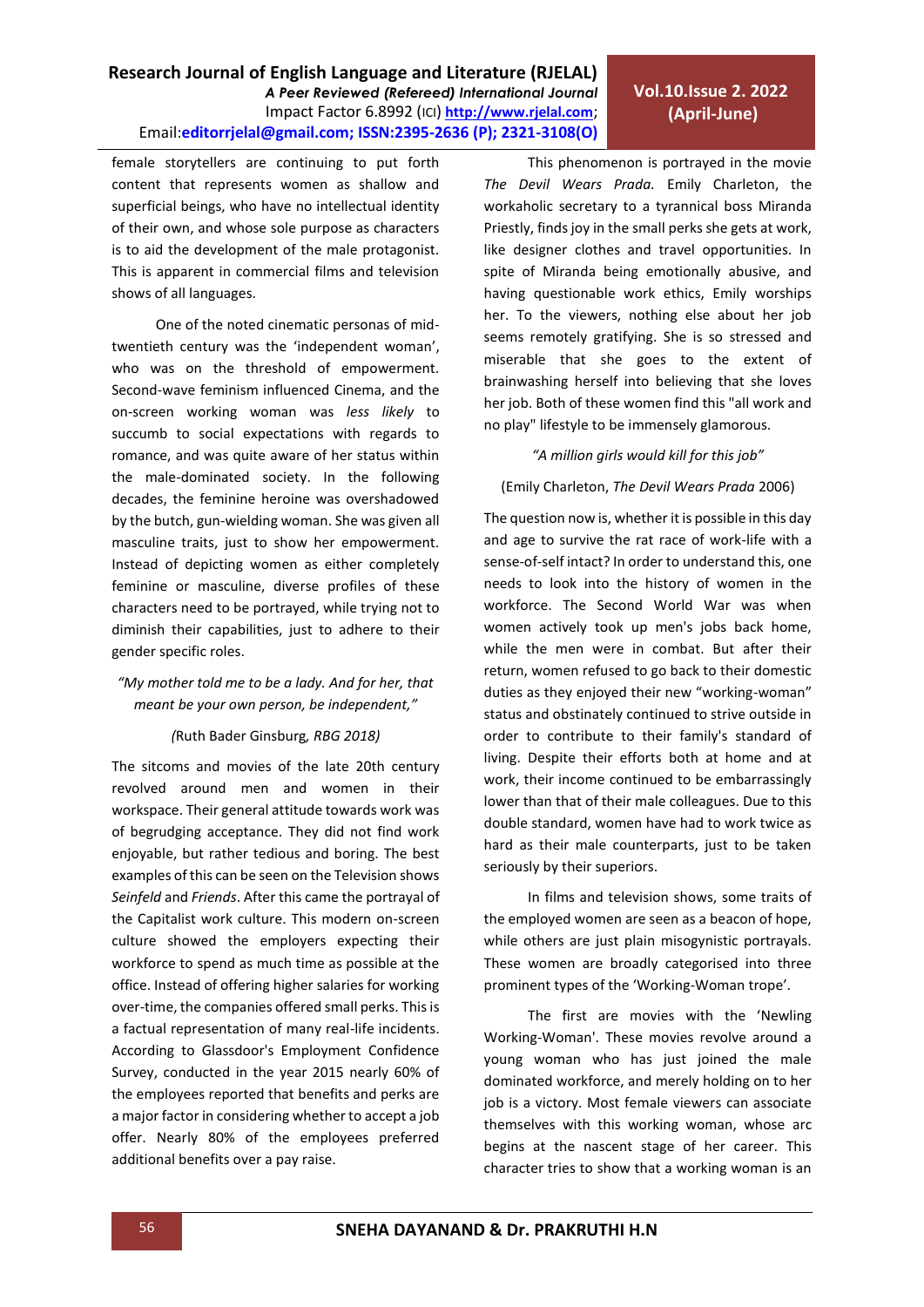# **Vol.10.Issue 2. 2022 (April-June)**

empowered woman. The examples for this trope are Peggy Olsen from *Mad Men,* Abby from *The Ugly Truth*, and Lady Edith from *Downton Abbey* etc. All are beginning from the bottom up, with the viewers rooting for their success. The second type is the 'Successful Working-

Woman'. The first variation of this character type is the successful woman on the threshold of a promotion in her career, who is urged by her kith and kin, to step back from her profession, in order to make space for her love interest. The second variation is that she is the woman for whom priority of finding herself a life partner trumps everything else. Hers is the familiar face in romantic comedies, and teenage dramas. The examples of this character type are Margaret Tate in *The Proposal,* Rachel in *Friends,* and Regina in *Under the Piano.* 

The third type is the 'Working Woman as a Cautionary tale'. This subversive woman is the one who has exercised her agency, and held down her job successfully. She is either working hard to shatter the glass ceiling and move up the office hierarchy, or she is a high functioning, power driven woman, whose strength and charisma lies in her ability to succeed in her field of work. Her ambition is shown in a negative light as though her commitment to work is unsuitable for her sex. This variant of the working woman trope was created in rebellion against the self-sacrificing 'Successful Woman'. She is comparable to the absentee workaholic father that all viewers are familiar with. This trope started to become popular in the late 20th century. The workaholic woman's status is what many people dream to achieve, and an equal number of people criticise. The main quality that drives this character is her financial independence. She does not have to worry about finding a man for economic support. Many of the women on-screen and in real life are successful in their careers because they are absolutely dedicated to their work. They are not always waiting by the door, with a hot meal ready for their husband, because they themselves are busy at work. The society does not approve of such a woman, and will end up pushing her into the third category and portray her as someone that a working woman should prevent herself from becoming.

The universal onscreen representation of a workaholic woman is someone for whom her worklife trumps her personal life. This was seen as a norm for men, but in the case of a woman her ambition is almost indecent which creates tensions at home, as she struggles to maintain a balance between her family and work. While she is able to succeed professionally, she fails miserably in her personal relationships. The 8-hour work day that the labour unions have strived for, does not apply to these women. Best examples of this trope are Miranda Priestly *in The Devil Wears Prada,* Annalise Keating from *How to Get Away with Murder,* Elle Woods in *Legally Blonde.* 

In order to better understand the previously stated gender subversions by the career driven women, the characters of Miranda Priestly from the movie *The Devil wears Prada* and Annalise Keating from the television series *How to Get Away with Murder* will be scrutinised.

Miranda Priestly played by Meryl Streep, is the Editor in Chief of a reputed fashion magazine called *Runway*, and Annalise played by Viola Davis is a Lawyer and Professor at a Law College. Both of these characters are the textbook examples of workaholics. Not only do they spend all of their waking hours at the office, they expect their employees to show the same kind of dedication as well. These are the women who, in order to prove themselves better than everyone, put their careers ahead of their personal life and are the embodiment of the toxic and destructive result of capitalism. These film texts portray that working oneself to the bone has become the new standard. The characters encapsulate the society's notion of constantly being busy and over stretching oneself, as a virtue. Nothing seems to stop these women from advancing in their career- whether it is physical injury, mental stress or even death threats.

Due to the fact that they are career driven, both Miranda and Annalise are demonised for it. Even though these characters are given a great deal of prominence on screen, the society still continues to consider their narrative as a cautionary tale, and refuses to reward their success. Many women, who are doing well at work, continue to feel apologetic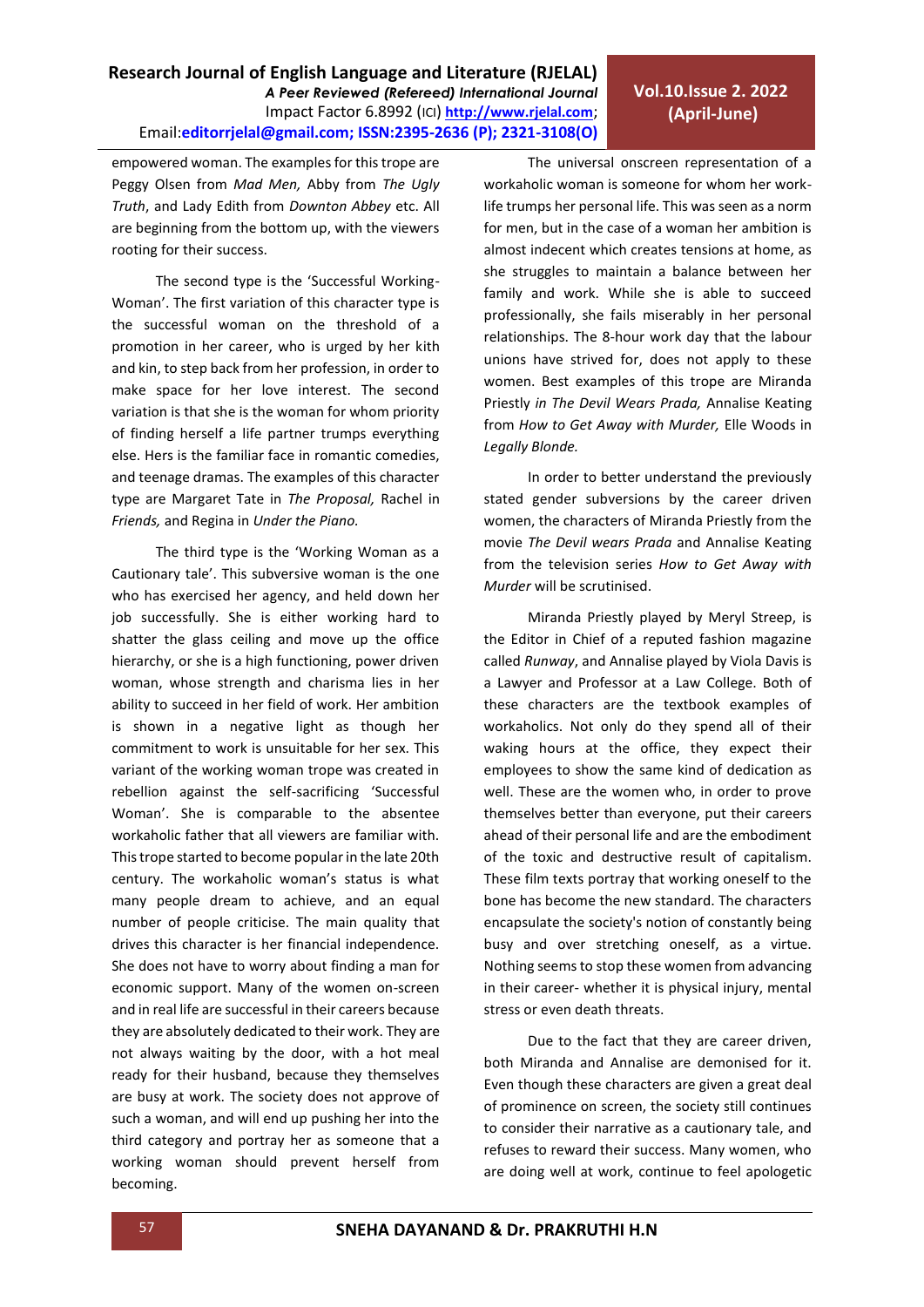# **Vol.10.Issue 2. 2022 (April-June)**

for their success. Their spouse, in this case the husband, makes minimum to no contribution to help them succeed. Aliya Hamid Rao, in her article published in *The Atlantic* says, "Women's success in the workplace is penalised at home. The dual role that they want to play, and are expected to play gets harder and harder, until their life falls apart. " Miranda and Annalise's fervour towards their work is borderline religious. Their devotion towards their careers is seen as their life's purpose. A lot of workaholics like them seek comfort in their jobs in order to fill some sort of void in their life. Their social circle primarily comprises their colleagues and clients. But being cut off from their kith and kin increases their feeling of isolation, and they push themselves further into their work. This is apparent in the narrative of both Annalise and Miranda.

The character Annalise, in *How to Get Away with Murder* is a very sought-after, successful lawyer and a Law College Professor. She does not forgive any sort of incompetence from her students and employees. In her character introduction, the audience becomes instantly aware that she is an incredibly clever, strictly business, no nonsense kind of a Professor. She expects her students to think out of the box, and research beyond their ability. Annalise offers one single student a coveted position in her firm, they only have to meet her incredibly high standards to fill this position. In spite of her inflexible work schedule, and a demanding and unforgiving attitude, many students are devoted to her and follow her words like Holy Scripture. In order to give her a maternal quality, her character arc deals with a miscarriage. Instead of communicating through this difficult time, her husband, a psychology professor, has an affair with his female student and ends up impregnating her. Annalise finds an escape in her work which takes a toll on her marriage. She is not vilified more for her questionable work ethics, but rather for turning her back on her husband and completely involving herself in her work.

The character Miranda from *The Devil Wears Prada* is absolutely devoted to her job as the Editor in Chief of an esteemed fashion magazine. In her character introduction, we see a relaxed office environment turn chaotic, while trying to organise themselves to her standard. This shows how tight a ship she runs. She is ruthless in her criticism, and unforgiving of people's mistakes. She accepts nothing but utmost dedication and excellence from her employees, and expects them to go above and beyond to contribute to the magazine. Her influence over the fashion industry is so great that top designers take suggestions from her before they work on their collections. Her obsession with meticulousness and attention to detail makes her a villainous character in the movie. Her second marriage is on the rocks due to her work hours and she is heavily criticised by both the media and the public, for the failure of her first marriage. Miranda, due to her fierce and uncompromising attitude towards everyone around her, is often referred to as the "Ice Queen" and "The Dragon Lady" by the media.

The character of a female employee in the movie defends Miranda's actions saying, no one would bat an eyelid if she was a man, and everyone would only praise her for how good she was at her job. In a scene, during the middle of the Paris Fashion Week, Miranda receives divorce papers from her resentful husband; she is devastated more about how the proceedings will affect her daughters, than her own life. This is the only moment of weakness, where the viewers see her let her get guard down. Yet, she snaps out of it, and dives right back into her work. She understands how the world works, and doesn't give any man or woman a chance to take advantage of her momentary weakness.

In both Annalise and Miranda's lives, the news media has a big role to play. They push the patriarchal agenda by vilifying the women for not fitting into the role of the self-sacrificing domestic woman and for putting their careers ahead of their marriage. The discomfort of the society is apparent when confronted by financially successful women, who are not dependent on their spouse for financial support. Both Miranda and Annalise symbolise the evil of being an ambitious career woman.

Miranda and Annalise, have earned their superiority, and their need for perfection has allowed them to attain the coveted status. Instead of focusing solely on their shortcomings, the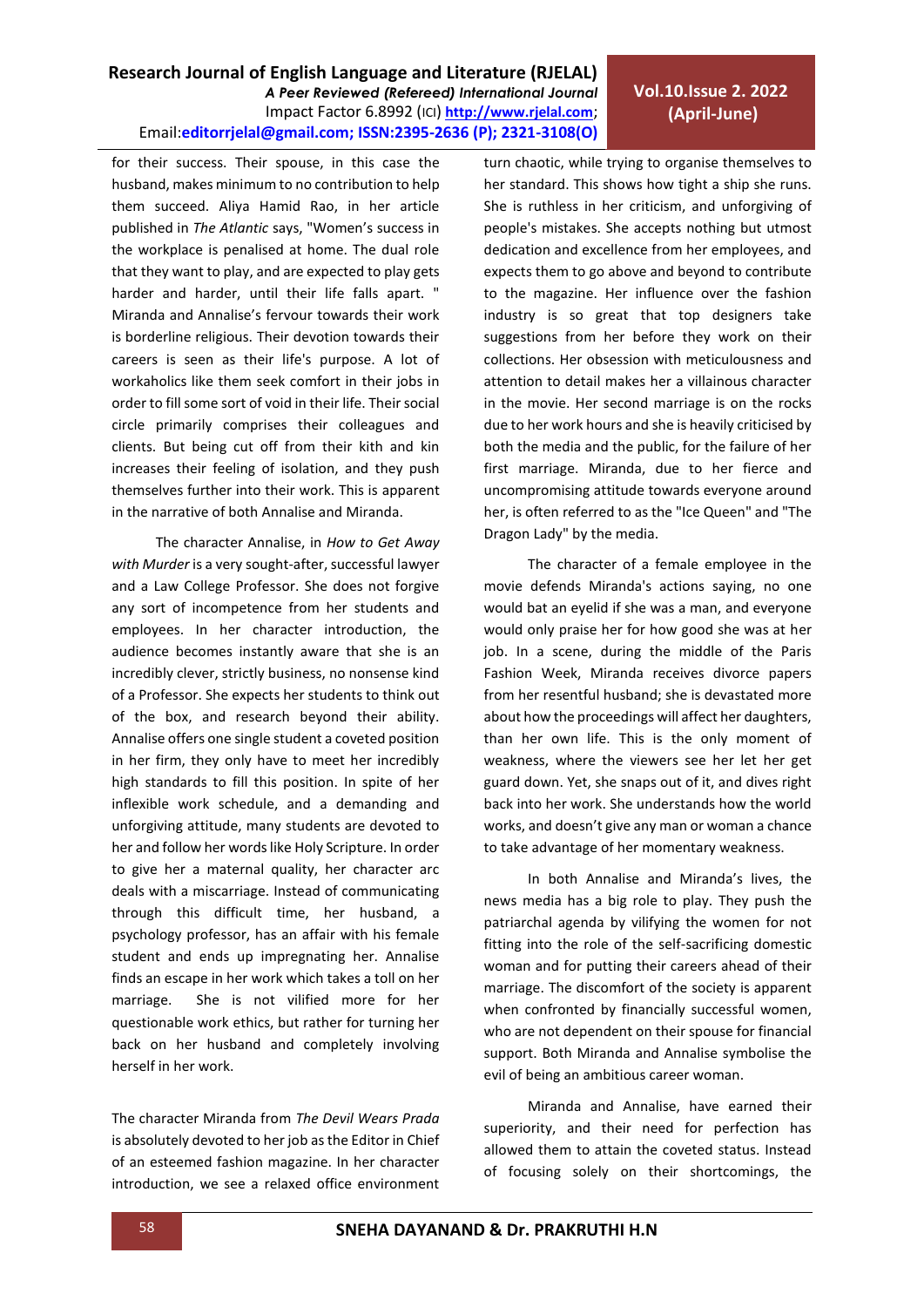excellence they bring to their work needs to be appreciated. These powerful women's mere presence calls for everyone's attention in the room. Neither of them needs to raise their voice to have themselves heard. The immense power that both Meryl Streep and Viola Davis channel into their roles, takes the characters to another level.

This research paper aims to confront the patriarchal views of dominant film cultures by calling to attention the pre-existing gender bias in cinematic texts with reference to the working woman. As Oscar Wilde said, "Life imitates art far more than art imitates life." Even though film texts reflect society, they have the power to change society itself. Cinema acts as a great tool to create awareness about the existing social issues. For example, one can create awareness of real-life situations through the portrayal of the unconscious bias against women in the workplace. Because, very few women are cast in leadership positions like law enforcement agencies, as medical school deans, and corporate executive officers- just like in real life. Certain unspoken policies can be brought up which penalize women who are in their child-rearing years, bringing up issues of sexual harassment which tend to go under the radar, due to the fear of retaliation and stigmatisation. All this can be tackled through an open dialogue about all the socio-cultural, political and economic issues that women face on a daily basis.

Even if these biases are not explicitly put across, cinemas have the power to act as a tool of subliminal conditioning that takes place by seeing women playing subsidiary roles on screen, which in turn is instrumental in reinforcing the pre-existing gender roles. To reiterate, film texts have a tremendous impact on the mindset of the society and can play an incredible role in influencing people to either embrace or abandon gender stereotypes.

## **Work Cited**

(2016), "Your job doesn't love you: Workaholism and the professional woman", [Human Resource](https://www.emerald.com/insight/publication/issn/0967-0734)  [Management International Digest,](https://www.emerald.com/insight/publication/issn/0967-0734) Vol. 24 No. 2, pp. 19-21.

[https://doi.org/10.1108/HRMID-12-2015-](https://doi.org/10.1108/HRMID-12-2015-0185) [0185](https://doi.org/10.1108/HRMID-12-2015-0185)

- Parker, Kim. "Women and Leadership." Pew Research Bramesco, Charles. "Office Lol-Itics: the Evolution of the Workplace Sitcom." *The Guardian*, Guardian News and Media, 23 Jan. 2018, [www.theguardian.com/tv-and](http://www.theguardian.com/tv-and-radio/2018/jan/23/office-comedy-tv-shows-evolution-corporate)[radio/2018/jan/23/office-comedy-tv-shows](http://www.theguardian.com/tv-and-radio/2018/jan/23/office-comedy-tv-shows-evolution-corporate)[evolution-corporate.](http://www.theguardian.com/tv-and-radio/2018/jan/23/office-comedy-tv-shows-evolution-corporate)
- Bussey, K., & Bandura, A. (1999). Social cognitive theory of gender development and differentiation. Psychological Review, 206(1), 676–713.
- Center for the Study of Women in Television and Film (2015). It's a man's (celluloid) world: Onscreen representations of female characters in the top 100 films of 2014. San Diego: Dr. Martha M. Lauzen
- Center's Social & Demographic Trends Project, 14 Jan. 2015, [www.pewsocialtrends.org/2015/01/14/wom](http://www.pewsocialtrends.org/2015/01/14/women-and-leadership/) [en-and-leadership/.](http://www.pewsocialtrends.org/2015/01/14/women-and-leadership/)
- Clark, Malissa & Beiler May, Angela & Zimmerman, Lauren. (2015). Examining the Work–Family Experience of Female Workaholics. 10.1007/978-3-319-08891-4\_16.
- Clark, Malissa A. "Workaholism: It's Not Just Long Hours on the Job." [Https://www.apa.org,](https://www.apa.org/) www.apa.org/science/about/psa/2016/04/ workaholism.
- Desta, Yohana. "Jessica Chastain Gave Cannes the Feminist Critique It Needed to Hear." Vanity Fair, 30 May 2017, [www.vanityfair.com/hollywood/2017/05/jes](http://www.vanityfair.com/hollywood/2017/05/jessica-chastain-cannes) [sica-chastain-cannes.](http://www.vanityfair.com/hollywood/2017/05/jessica-chastain-cannes)
- Doughtie, Lynn, et al. "KPMG Women's Leadership Study." KPMG International - KPMG Global, 2015, home.kpmg/content/dam/kpmg/ph/pdf/Th

oughtLeadershipPublications/KPMGWomens